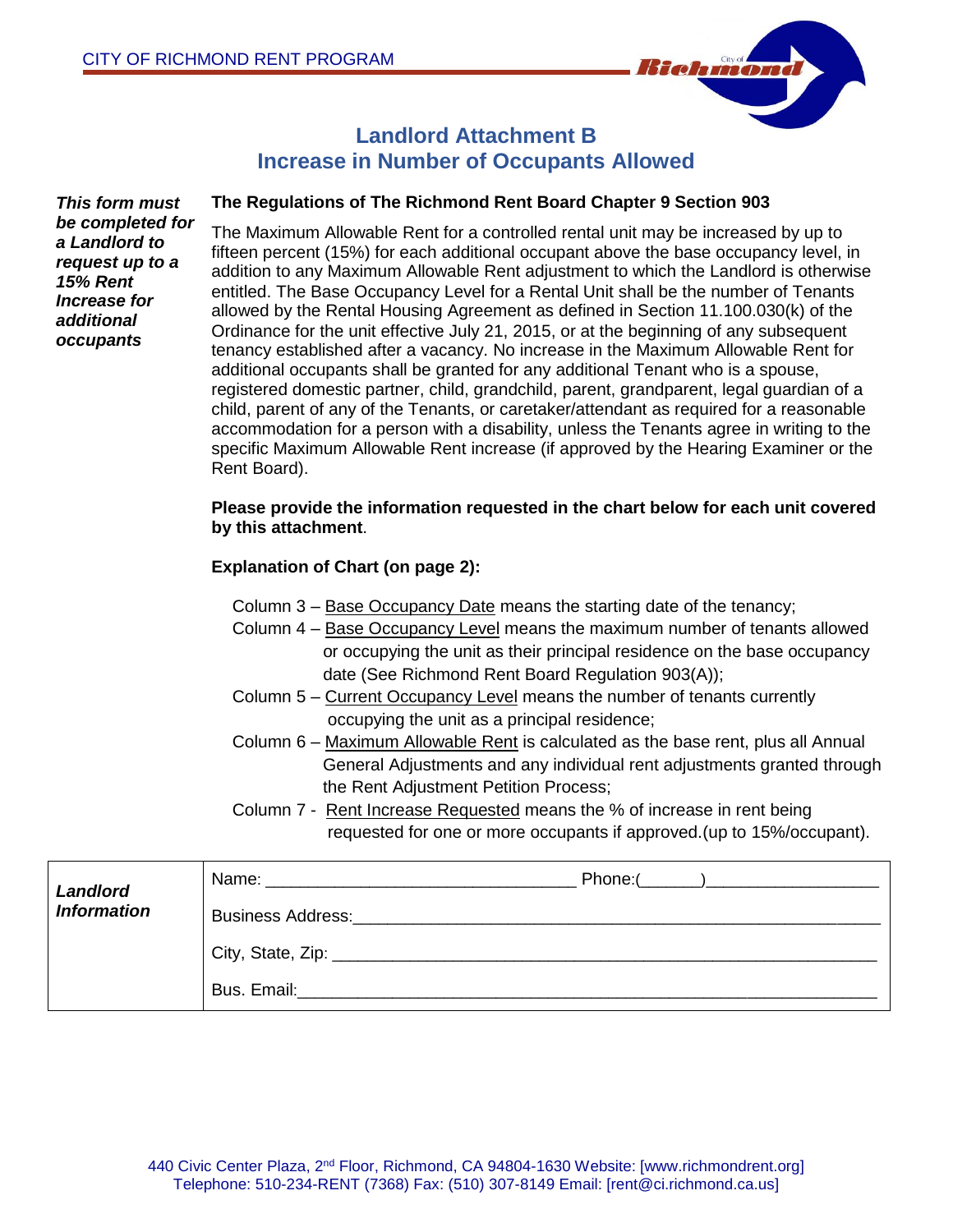| <b>Agent</b><br>Information<br>(if applicable) | Phone: (________)_____________<br>Name: _______________ |
|------------------------------------------------|---------------------------------------------------------|
|                                                | <b>Business Address:</b>                                |
|                                                | City, State, Zip: _________                             |
|                                                | Bus. Email:                                             |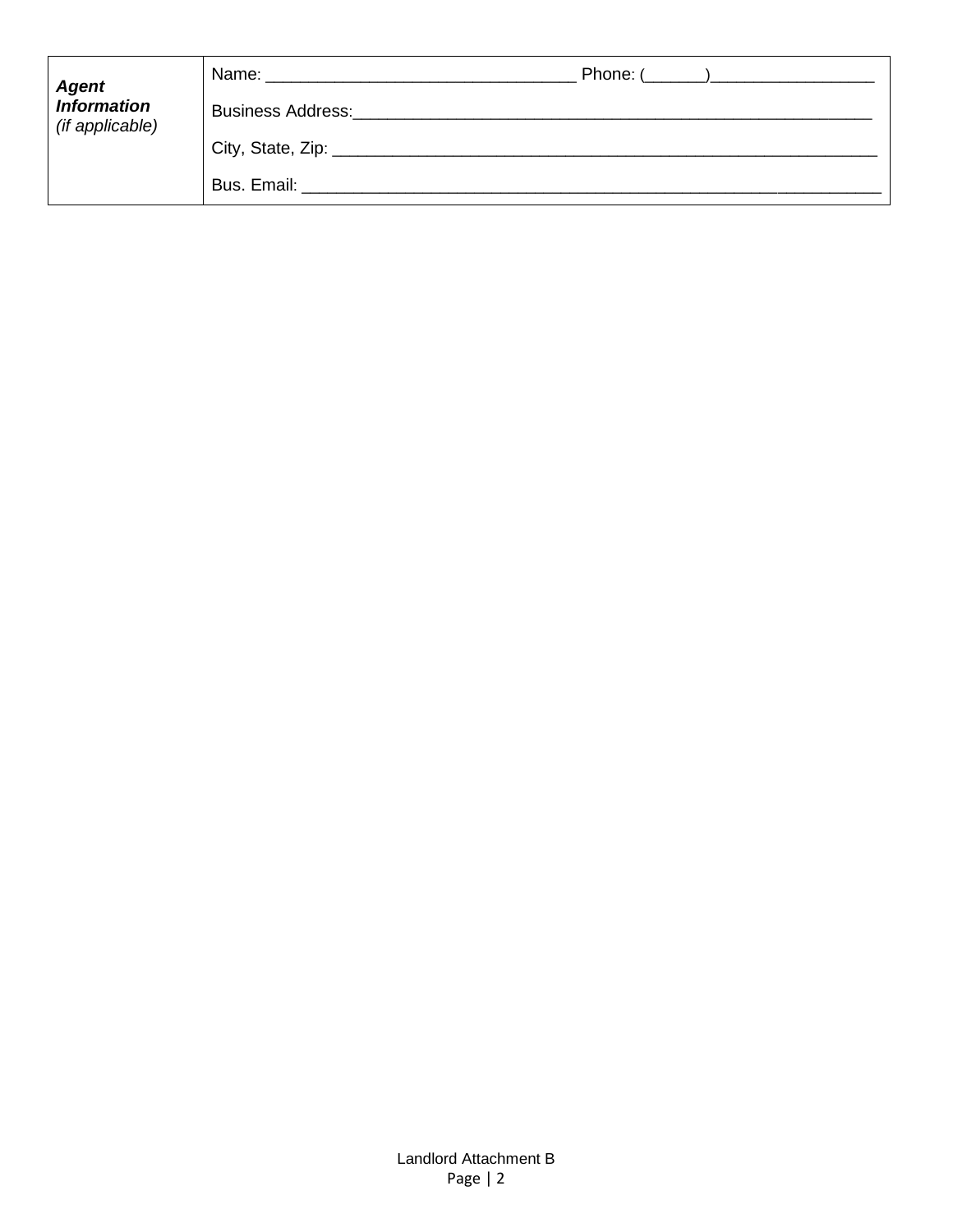# **Occupancy Level Chart**

| 1. Unit # or Defined<br><b>Unit Address</b> | 2. Number of<br><b>Additional</b><br><b>Tenants</b> | 3. Base Occupancy<br><b>Date</b><br>mm/dd/yy | 4. Base<br>Occupancy<br>Level | 5. Current<br><b>Occupancy</b><br>Level | 6. Maximum<br><b>Allowable Rent</b>       | 7. Rent Increase<br><b>Requested</b> |
|---------------------------------------------|-----------------------------------------------------|----------------------------------------------|-------------------------------|-----------------------------------------|-------------------------------------------|--------------------------------------|
|                                             |                                                     |                                              |                               |                                         | $\, \, \raisebox{12pt}{$\scriptstyle \$}$ | $\%$                                 |
|                                             |                                                     | $\overline{1}$<br>$\sqrt{2}$                 |                               |                                         | $\, \, \raisebox{12pt}{$\scriptstyle \$}$ | $\%$                                 |
|                                             |                                                     | $\overline{1}$<br>$\sqrt{2}$                 |                               |                                         | $\, \, \raisebox{12pt}{$\scriptstyle \$}$ | $\%$                                 |
|                                             |                                                     |                                              |                               |                                         | $\, \, \raisebox{12pt}{$\scriptstyle \$}$ | $\%$                                 |
|                                             |                                                     |                                              |                               |                                         | $\boldsymbol{\$}$                         | $\%$                                 |
|                                             |                                                     |                                              |                               |                                         | $\, \, \raisebox{12pt}{$\scriptstyle \$}$ | $\%$                                 |
|                                             |                                                     | $\overline{1}$                               |                               |                                         | $\, \, \raisebox{12pt}{$\scriptstyle \$}$ | $\%$                                 |
|                                             |                                                     |                                              |                               |                                         | $\boldsymbol{\$}$                         | $\%$                                 |
|                                             |                                                     |                                              |                               |                                         | \$                                        | $\%$                                 |
|                                             |                                                     |                                              |                               |                                         | \$                                        | $\%$                                 |